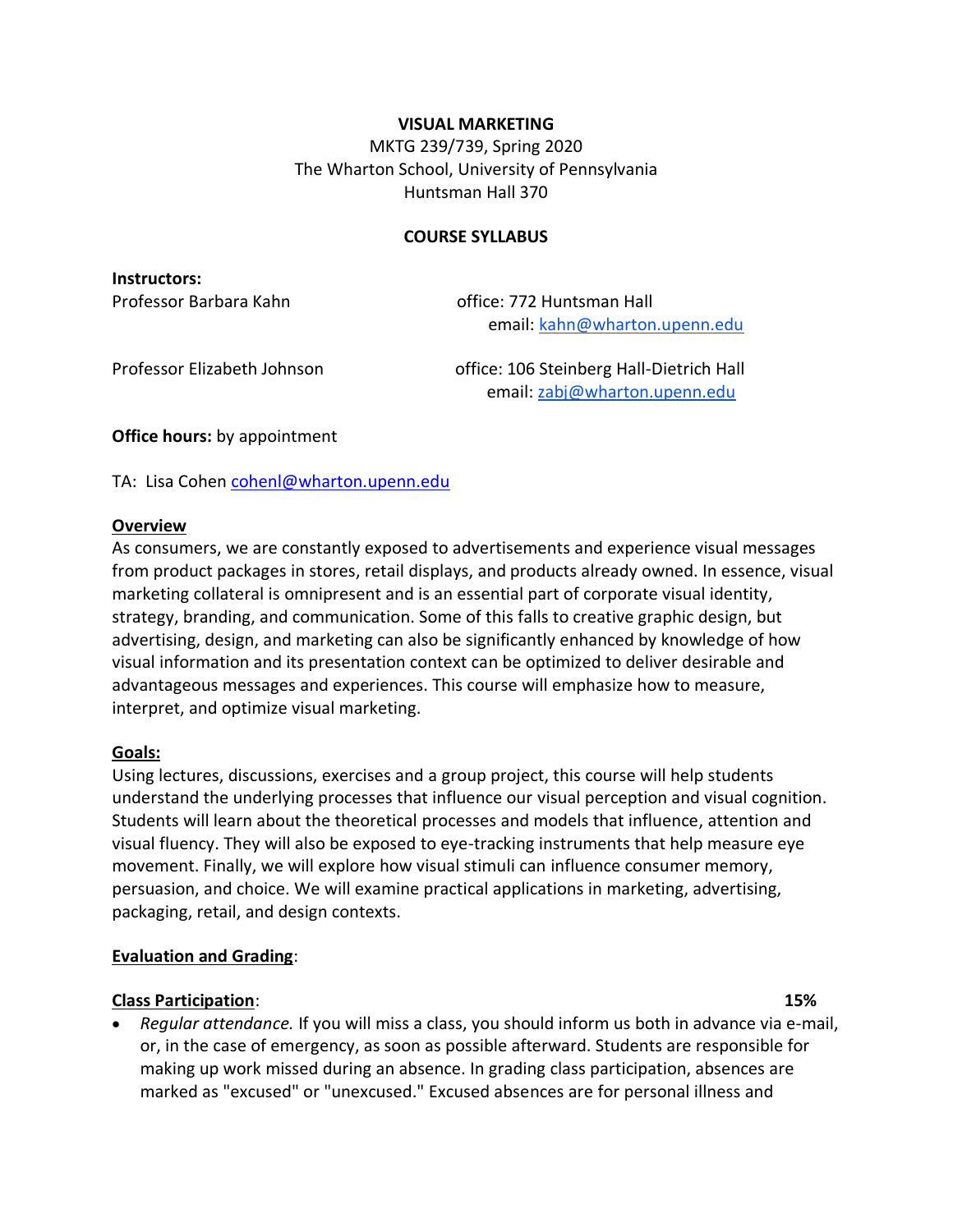personal or family emergency only. Absences due to job interviews, career pursuits, or travel are not appropriate reasons to request an excuse. Unexcused absences will adversely affect a student's course participation grade.

Late-arriving students disrupt the class. Please arrive on time, ideally a few minutes before 10:30, so as to be seated when class begins. Class ends at 11:50am. Please do not depart early. Tardiness and/or early departure will be noted and will impact your participation grade.

- *Contributions to discussions in the classroom.* Students' class contributions will be judged on the basis of the quality of commentary offered, and its role in facilitating the process of collective learning in the classroom. High-quality classroom contribution requires students to:
	- state clear assumptions
	- support inferences with evidence
	- draw logical conclusions
	- communicate clearly, concisely, and specifically

Further, effective contributors help others learn by fitting in with the discussion, adding new insights, synthesizing multiple points of view, redirecting a discussion that has hit an impasse, clarifying ambiguities, provoking constructive debate, or encouraging in-class discovery. The benefits of listening cannot be overstated. Class participants share in these responsibilities for learning by avoiding disruptions and distractions, resisting the temptation to elaborate or repeat unnecessarily, respecting others, and speaking with honesty and candor, thus guaranteeing a valuable learning experience for all.

• *Posting on Canvas Class Discussion Board:* Feel free to post articles on the Canvas Discussion board that apply to what we have covered in class or provide updates on examples discussed. Strongly relevant course materials and offering thoughtful comments will count toward the class participation grade.

### **Late Submission of Assignments:**

Late submissions are penalized except in case of serious emergency or if a prior arrangement is made with both the professors. Unexcused late assignments are penalized one grade step, and a full grade if more than five days late. No assignments will be accepted for grading if more than one week late; a zero will be recorded and the assignment need not be turned in.

### **One Individual Out of Class Exercise (due 3/4/2020) 20%**

Students will visit an assigned retail store in Philadelphia outside of class. In 1-2 pages doublespaced, address the following:

- (1) Using class concepts, describe your perspective on a consumer's shopping journey to the store
- (2) Specifically discuss how one aspect of visual search is optimized in this context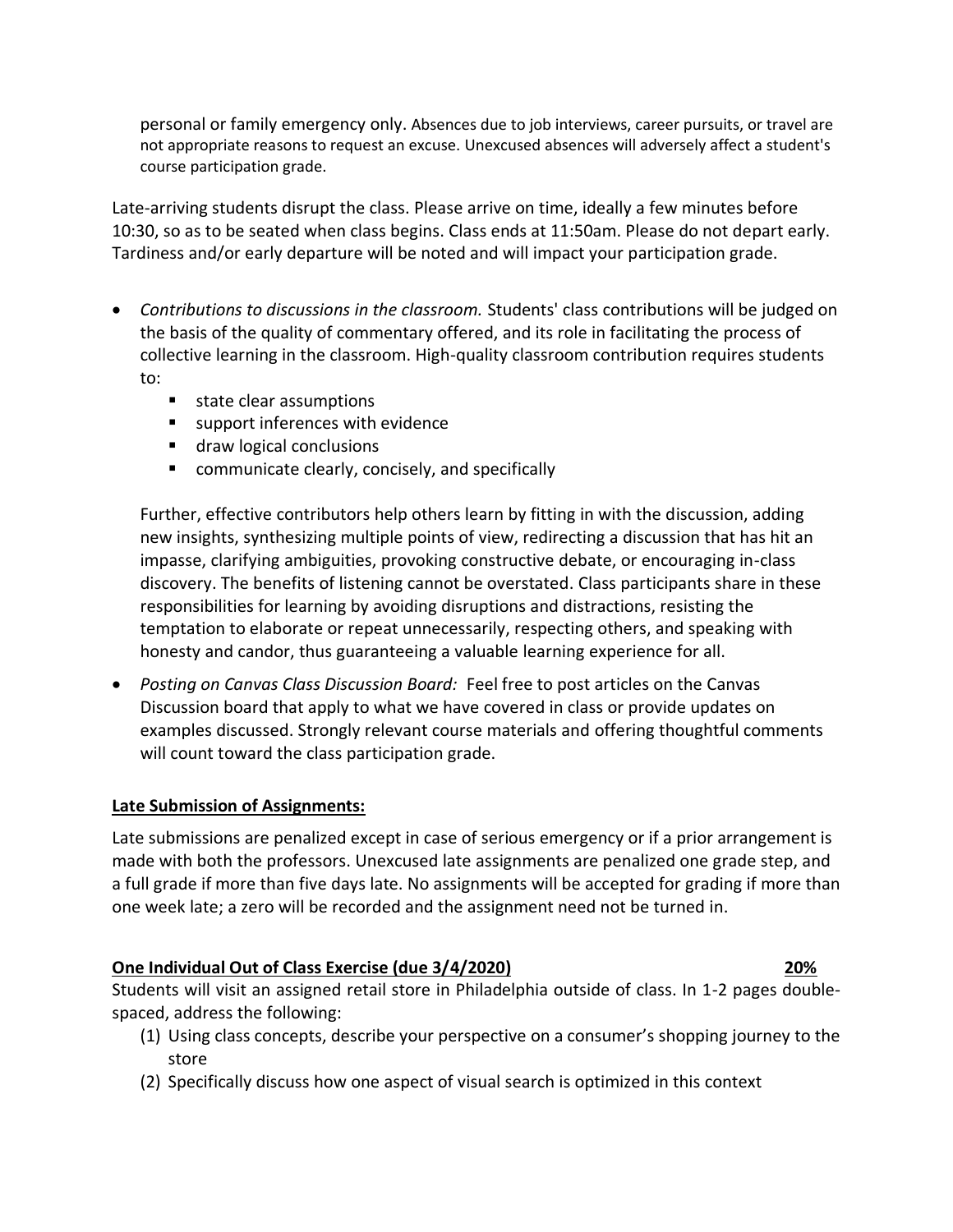- (3) Specifically discuss a visual marketing challenge that is not optimal, and how it might be improved using class concepts
- (4) Provide 1 photo (and no more than 1) for each of the above three discussion points that illustrate and support your discussions as addendums (not counted in the 1-2 page maximum).

## **One Mid-Term In-Class Team Presentation**

## **Visual Analysis Presentation (2/17/2020): 15%**

The team will be assigned a static advertisement to analyze during class. In a 4-5 minute in-class presentation, your team should specifically discuss how this example illustrates the following concepts:

- a. Use of visual stimuli to get attention: (e.g., salience, location, movement, color, shape position)
- b. Use of visual stimuli to affect fluency (ease of processing)
- c. Use of semiotic codes and their impact on the advertisement's strategy
- d. Use of visual stimuli to affect interpretation (what is the marketing take-away?)

# **One Group Analysis Exercise: (data given in class 3/16/2020, analysis due: 3/23/2020) 20%**

Your group will be given some eye tracking data output and will be asked to provide a relevant marketing insight and analysis for each different dataset provided. The full instructions for this exercise will be provided alongside the dataset on 3/16/2020.

### **Final team project and presentation: 30%**

## • Idea Proposals April 1 and the set of the set of the set of the set of the set of the set of the set of the set of the set of the set of the set of the set of the set of the set of the set of the set of the set of the se • Office Hour Team Meeting Deadline meeting held on or before April 10 (each team must schedule a 15-minute meeting to discuss the final presentation plan)

| • Final Presentations                     | April 27 & April 29 |
|-------------------------------------------|---------------------|
| • Final Recorded Narrated PowerPoint Deck | May 12              |

## Project Options: (see fuller descriptions at the end of the syllabus)

(1) **Hershey's Project**: The Hershey Company acquired the barkTHINS brand three years ago and was able to rapidly increase distribution across classes of trade leading to significant increase in sales. Recent studies however have identified two critical business problems (1) the brand lacks distinct visual assets and (2) the brand lacks meaning with consumers. Design a term project to help the barkTHINS brand determine the most efficacious way to leverage its new visual identity system to create consumer meaning for the brand. The brand is willing to invest dollars across many consumer touchpoints social media platforms, in-store POS, :06 bumper advertising and traditional TVC (:15).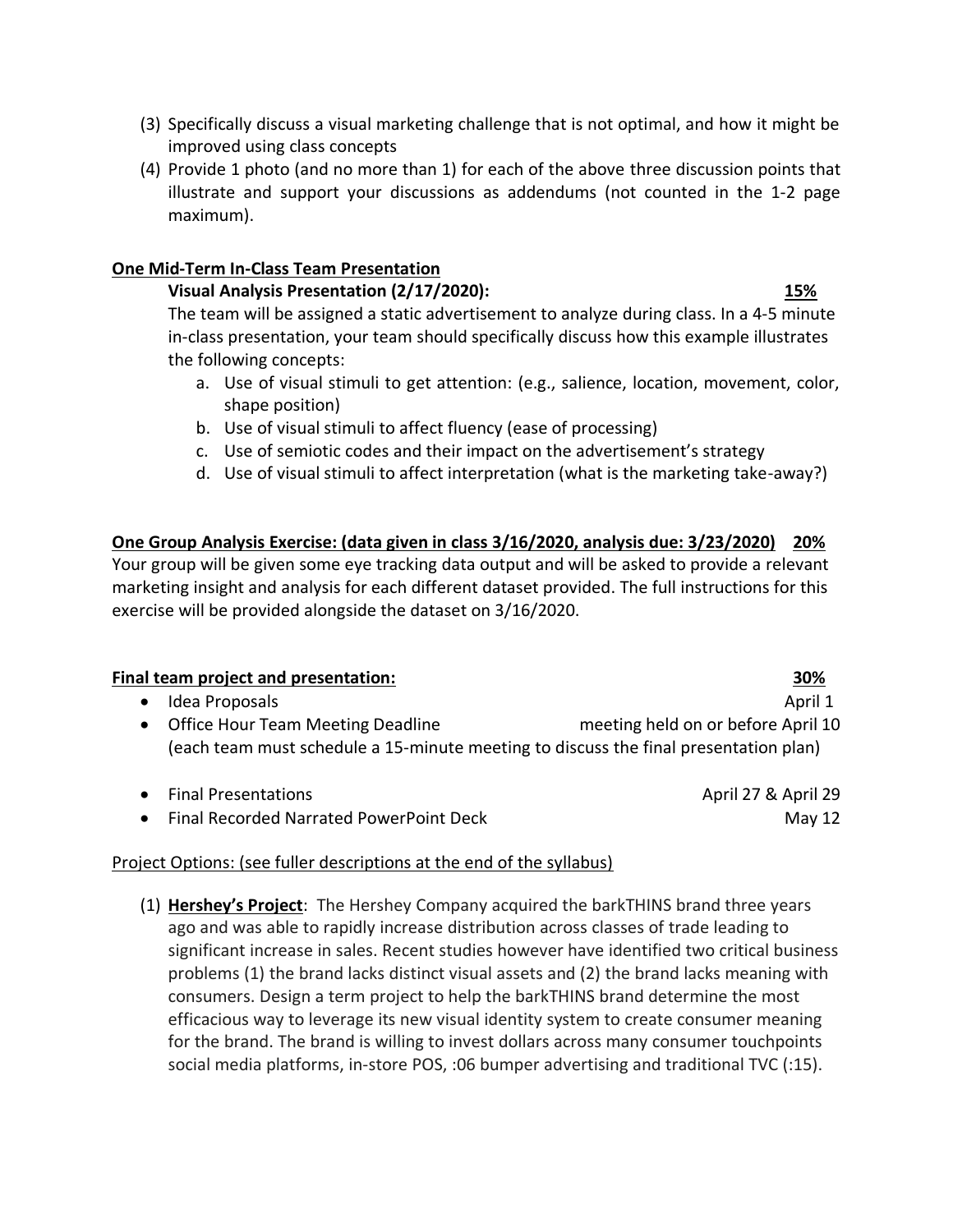Also – of course the brand will be sending you plenty of free chocolate for "inspiration" throughout the semester.

- (2) **Grocery store Project (cpg):** Design a term project for a grocery cpg product that has a marketing problem objective that can be solved through visual marketing. Groups will need to formulate a visual solution (e.g., a package design, advertisement, retail display, commercial, website) that will solve the problem. Rationale for the solution should be based on concepts discussed in class. An experiment (either an A/B testing or a controlled experiment that can establish causality) should be designed to test the hypotheses used in the presented solution.
- (3) **Your choice:** You have the option of developing a project on your own for a company of your choice. You will need to formulate a visual solution (e.g., a package design, advertisement, retail display, commercial, website) that will solve the problem. Rationale for the solution should be based on concepts discussed in class. An experiment (either an A/B testing or a controlled experiment that can establish causality) should be designed to test the hypotheses used in the presented solution. Part of the grade here will be the formulation of the project scope, and justification for why you chose this firm

Please see the "Schedule of Class Meetings" in this syllabus for the class meetings, session descriptions, and readings.

### **Readings:**

There are a number of readings, including primary research articles and popular media, which will be distributed through Canvas or included in a course pack through Study.net. These readings will inform our discussion, but are optional (unless otherwise noted).

| Lecture<br>Date          | <b>Topics and</b><br><b>ASSIGNMENTS</b><br><b>DUE</b>                                                                                                                                                                           | <b>Recommended</b><br><b>Readings</b> | <b>Class Session Title</b>               |
|--------------------------|---------------------------------------------------------------------------------------------------------------------------------------------------------------------------------------------------------------------------------|---------------------------------------|------------------------------------------|
| Wednesday,<br>January 15 | What is visual<br>$\bullet$<br>marketing?<br>Packaging<br>$\bullet$<br>Visual<br>$\bullet$<br>assortment<br><b>Branding</b><br>$\bullet$<br>Retail design<br>$\bullet$<br>Advertising<br>$\bullet$<br>Social Media<br>$\bullet$ |                                       | <b>What is Visual</b><br>Marketing? (BK) |

## **Course Schedule (1/15/20-4/29/20)**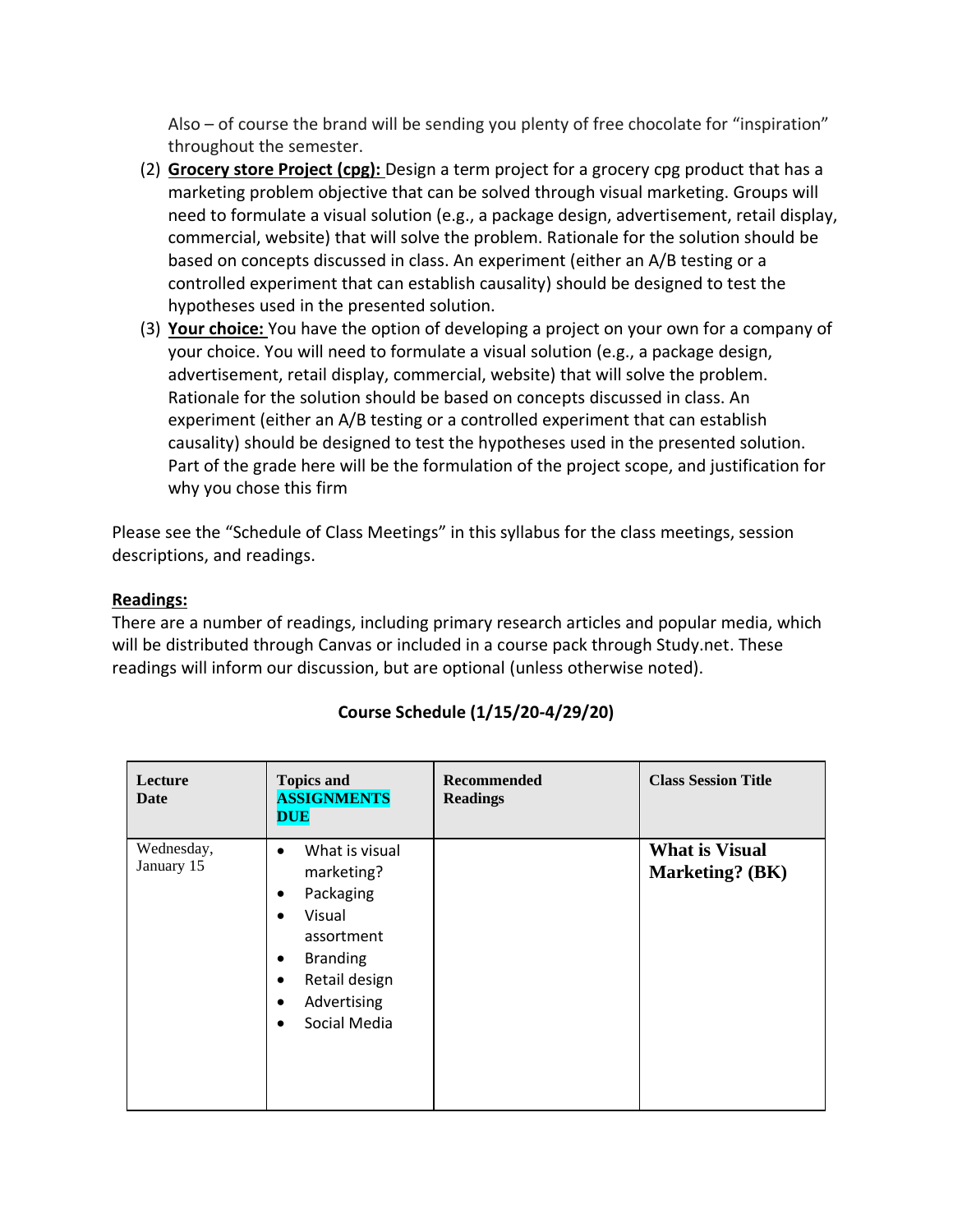| Lecture<br><b>Date</b>   | <b>Topics and</b><br><b>ASSIGNMENTS</b><br><b>DUE</b>                                                                                                                                                                                                                                                           | <b>Recommended</b><br><b>Readings</b>                                                                                                                                                                                 | <b>Class Session Title</b>                                                                                                                                           |
|--------------------------|-----------------------------------------------------------------------------------------------------------------------------------------------------------------------------------------------------------------------------------------------------------------------------------------------------------------|-----------------------------------------------------------------------------------------------------------------------------------------------------------------------------------------------------------------------|----------------------------------------------------------------------------------------------------------------------------------------------------------------------|
| Wednesday,<br>January 22 | What is visual<br>$\bullet$<br>marketing?<br>Discovery vs.<br>$\bullet$<br>Need-based<br>search<br><b>Visual Search</b><br>$\bullet$<br>Challenges and<br>Developing Tools<br>Vision: An<br>$\bullet$<br>Overview<br><b>Using Visual</b><br>$\bullet$<br>Information                                            |                                                                                                                                                                                                                       | <b>What is Visual</b><br>Marketing? (ZJ)<br><b>GUEST SPEAKER</b><br><b>Ryan Riess, Director</b><br>of Social Strategy<br>and Earned Media,<br><b>Hershey Company</b> |
| Monday,<br>January 27    | Shopping<br>$\bullet$<br>revolution: how<br>retailing is<br>changing<br>Customer<br>$\bullet$<br>perspective vs.<br>product<br>perspective<br>Principle of<br>$\bullet$<br>customer value<br>Principle of<br>$\bullet$<br>differential<br>advantage<br>Different types<br>$\bullet$<br>of retail<br>experiences |                                                                                                                                                                                                                       | <b>Shopping Journey</b><br>(BK)                                                                                                                                      |
| Wednesday,<br>January 29 |                                                                                                                                                                                                                                                                                                                 |                                                                                                                                                                                                                       | <b>RETAIL PROJECT</b><br><b>In-Class Retail</b><br><b>Project Overview</b>                                                                                           |
| Monday, February<br>3    | Customer<br>$\bullet$<br>Journey<br>Touchpoints<br>$\bullet$<br>Understanding<br>$\bullet$<br>customer<br>journey<br>Top-<br>$\bullet$<br>down/Bottom Up                                                                                                                                                        | Chandon, Hutchinson,<br>Bradlow, Young (2009), Does<br>in-store marketing work?<br><b>Effects of the number and</b><br>position of shelf facings on<br>brand attention and<br>evaluation at the point of<br>purchase. | <b>Visual Choice and</b><br>the Shopping<br><b>Experience (BK)</b>                                                                                                   |
| Wednesday,<br>February 5 | Stimulus-based:<br>$\bullet$<br>Attention,<br>perceptual                                                                                                                                                                                                                                                        |                                                                                                                                                                                                                       | <b>Visual Choice and</b><br><b>Shopping</b><br><b>Experience (BK)</b>                                                                                                |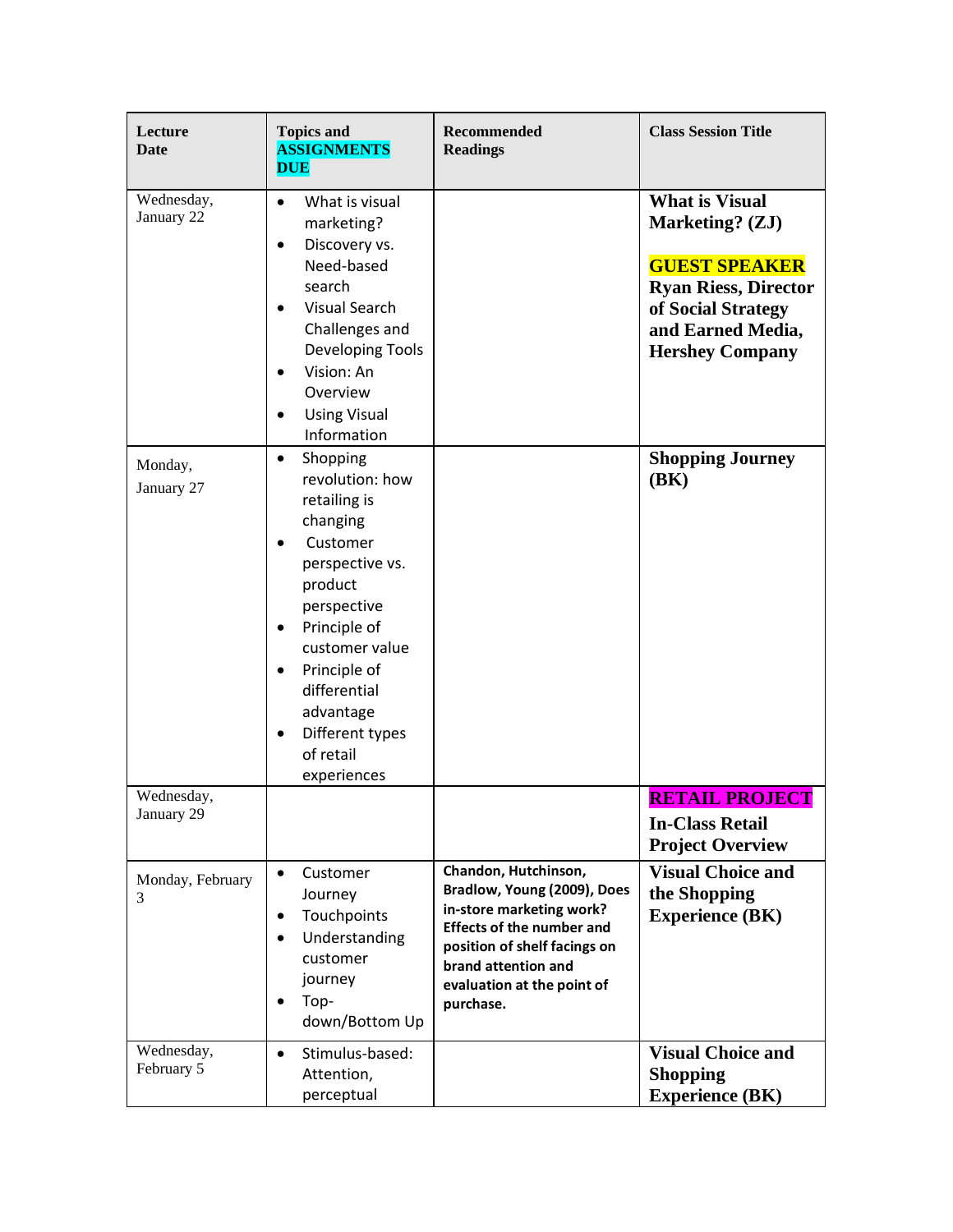| Lecture<br><b>Date</b>    | <b>Topics and</b><br><b>ASSIGNMENTS</b><br><b>DUE</b>                                                                                                                                                          | <b>Recommended</b><br><b>Readings</b>                                                                                                                                                                                                                                    | <b>Class Session Title</b>                                                     |
|---------------------------|----------------------------------------------------------------------------------------------------------------------------------------------------------------------------------------------------------------|--------------------------------------------------------------------------------------------------------------------------------------------------------------------------------------------------------------------------------------------------------------------------|--------------------------------------------------------------------------------|
|                           | fluency,<br>examples from<br>physical stores,<br>search patterns<br>in store, changes<br>in search,<br>consideration<br>sets, choice<br>architecture,<br>pricing strategies<br>Impacts on store<br>٠<br>design |                                                                                                                                                                                                                                                                          |                                                                                |
| Monday, February<br>10    | Top down vs<br>$\bullet$<br>Bottom up<br>processing<br>Gestalt theory &<br>$\bullet$<br>principles<br>Visual elements<br>$\bullet$<br>Semiotic codes<br>$\bullet$                                              |                                                                                                                                                                                                                                                                          | <b>Visual</b><br>Communication<br>(ZJ)                                         |
| Wednesday<br>February 12  | Saliency<br>$\bullet$<br>Search<br>$\bullet$<br>Limitations<br>$\bullet$<br>Attentional<br>$\bullet$<br>impacts on<br>marketing                                                                                | Itti & Koch (2001),<br><b>Computational modelling of</b><br>visual attention;<br>Pieters & Wedel (2007), Goal<br>control of attention to<br>advertising;<br>Henderson & Hayes (2017),<br>Meaning-based guidance of<br>attention in scenes as<br>revealed by meaning maps | <b>Visual Perception</b><br>and Attention (ZJ)                                 |
| Monday, February<br>17    | <b>Visual Analysis</b><br><b>Presentations</b>                                                                                                                                                                 |                                                                                                                                                                                                                                                                          | <b>In Class Project</b><br><b>Day:</b> Visual Analysis<br><b>Presentations</b> |
| Wednesday,<br>February 19 | Biological<br>$\bullet$<br>constraints and<br>optimizations<br>Why does the<br>$\bullet$<br>biology matter<br>for marketing?                                                                                   |                                                                                                                                                                                                                                                                          | The Eye and the<br><b>Visual Brain (ZJ)</b>                                    |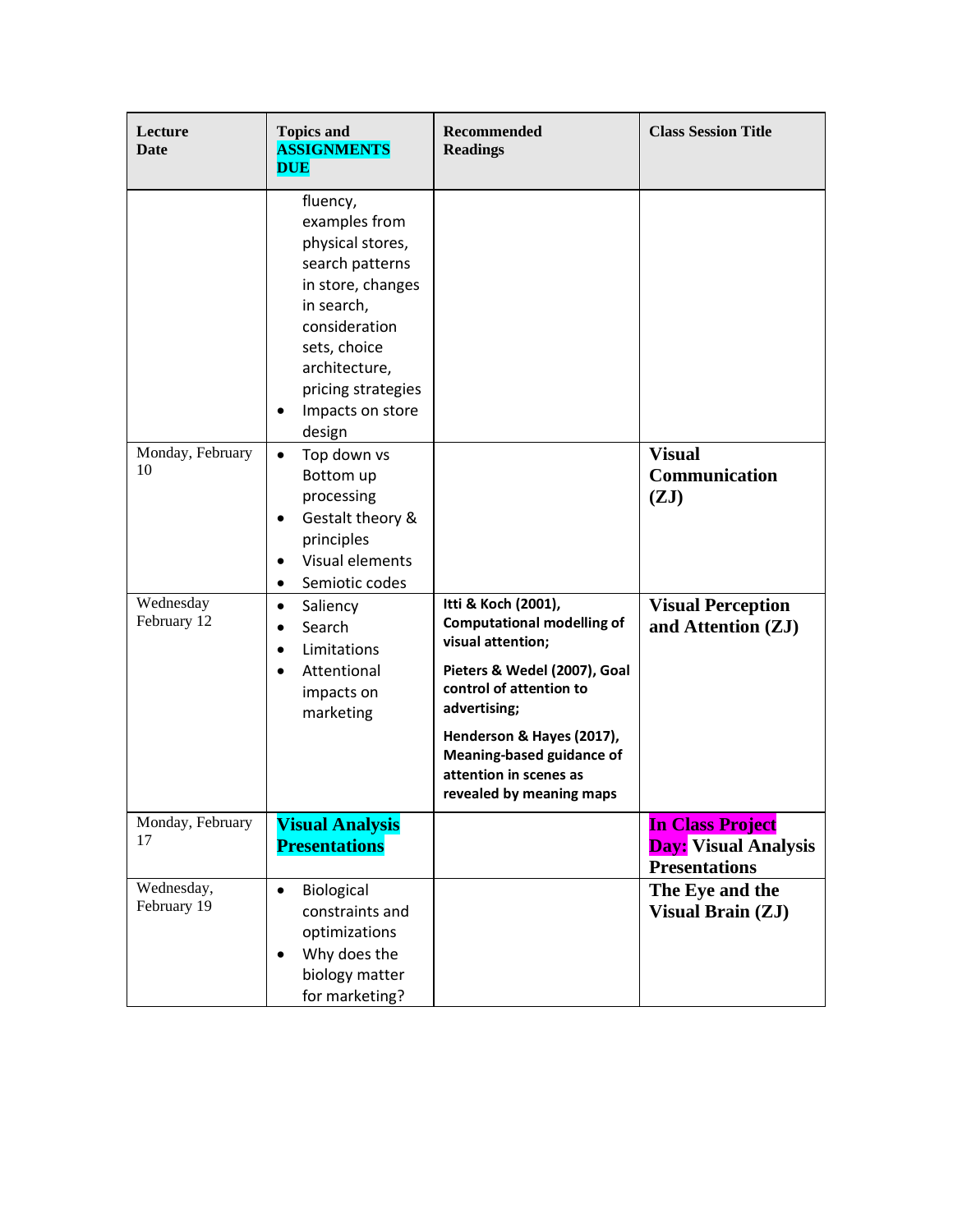| Lecture<br>Date                                                                                                                                                                                                                                                 | <b>Topics and</b><br><b>ASSIGNMENTS</b><br><b>DUE</b>                                                                                                                                                                                                                                  | <b>Recommended</b><br><b>Readings</b>                                                   | <b>Class Session Title</b>                                                                                       |
|-----------------------------------------------------------------------------------------------------------------------------------------------------------------------------------------------------------------------------------------------------------------|----------------------------------------------------------------------------------------------------------------------------------------------------------------------------------------------------------------------------------------------------------------------------------------|-----------------------------------------------------------------------------------------|------------------------------------------------------------------------------------------------------------------|
| Monday, February<br>24                                                                                                                                                                                                                                          | Center of gaze<br>$\bullet$<br>Representing<br>$\bullet$<br>visual space<br>coordinates<br>Advantages and<br>$\bullet$<br>disadvantages of<br>visual center and<br>periphery<br>Types of eye<br>$\bullet$<br>movements and<br>how we use<br>them<br>Eye tracking<br>٠<br>demonstration | Higgins, Leinenger, & Rayner<br>(2014), Eye movements<br>when viewing<br>advertisements | Eye Movements $\&$<br><b>Consumer Viewing</b><br>(ZJ)                                                            |
| Wednesday,<br>February 26                                                                                                                                                                                                                                       |                                                                                                                                                                                                                                                                                        |                                                                                         | <b>GUEST SPEAKER</b><br><b>Eriko Pope</b>                                                                        |
| Monday, March 2                                                                                                                                                                                                                                                 | Choice set<br>$\bullet$<br>Maximizing<br>$\bullet$<br>perceived variety<br>Visual images vs<br>$\bullet$<br>text                                                                                                                                                                       |                                                                                         | <b>Visual Assortment</b><br>(BK)                                                                                 |
| Wednesday, March<br>$4 *$<br><i>*No formal class</i><br>session will be<br>held on 3/4, but<br>students are<br>required to take<br>part in a 30-minute<br>lab session<br>sometime between<br>$(3/2 - 3/5)$ ,<br>scheduled through<br>the course Canvas<br>site. | Experiential<br>$\bullet$<br>Learning in the<br>Lab<br><b>Individual Retail</b><br><b>Analysis Write Up</b><br><b>Due</b>                                                                                                                                                              |                                                                                         | Lab: Eye tracking,<br><b>GSR, and Facial</b><br><b>Action Coding (ZJ)</b>                                        |
| Monday, March 16                                                                                                                                                                                                                                                | $\bullet$<br>Analysis methods<br>and tools for eye<br>tracking data<br>Interpretation<br>$\bullet$<br>and Insights                                                                                                                                                                     |                                                                                         | <b>Methods and</b><br><b>Measures (ZJ)</b><br><b>Eye Tracking Data</b><br><b>Provided for</b><br><b>Analysis</b> |
| Wednesday, March<br>18                                                                                                                                                                                                                                          | Choice and<br>$\bullet$<br><b>Reaction Time</b><br>Measuring and<br>$\bullet$<br><b>Calculating Value</b>                                                                                                                                                                              | Shimojo et al. (2003), Gaze<br>bias both reflects and<br>influences preferences;        | <b>Measuring Visual</b><br>Choice (ZJ)                                                                           |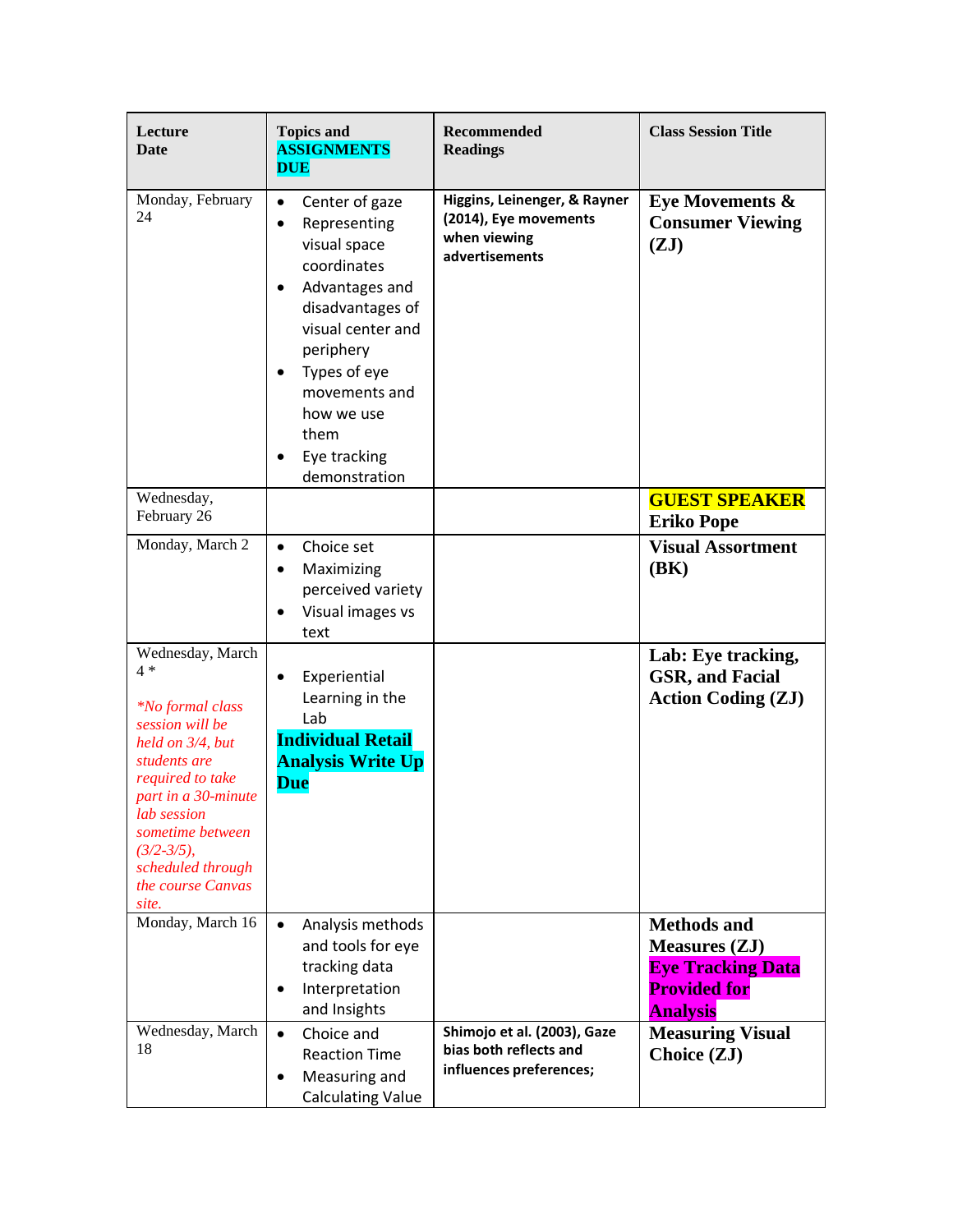| Lecture<br>Date        | <b>Topics and</b><br><b>ASSIGNMENTS</b><br><b>DUE</b>                                                                                                                                                                                                          | <b>Recommended</b><br><b>Readings</b>                                                                                                        | <b>Class Session Title</b>                                                                |
|------------------------|----------------------------------------------------------------------------------------------------------------------------------------------------------------------------------------------------------------------------------------------------------------|----------------------------------------------------------------------------------------------------------------------------------------------|-------------------------------------------------------------------------------------------|
|                        | Gaze Cascade<br>$\bullet$<br>and drift<br>diffusion models<br>and their impact<br>on consumer<br>visual choice                                                                                                                                                 | Krajbich, Lu, Camerer &<br>Rangel (2012), The<br>attentional drift-diffusion<br>model extends to simple<br>purchasing decisions.             |                                                                                           |
| Monday, March 23       | <b>Eye Tracking</b><br><b>Analysis Due</b>                                                                                                                                                                                                                     |                                                                                                                                              | <b>GUEST SPEAKER</b><br><b>Scott Young, Senior</b><br><b>Vice President, BVA</b><br>Group |
| Wednesday, March<br>25 | Color in<br>$\bullet$<br>Packaging<br>as the 2019 'Color of the<br>Pantone colors;<br>$\bullet$<br>Year' by Wendy<br>style and fashion<br><b>MacNaughton</b><br>Corporate color<br>$\bullet$<br>Shape in<br>$\bullet$<br>packaging<br>The "location effect" on | New York Times (2018), How<br><b>Pantone Picked 'Living Coral'</b>                                                                           | Packaging &<br><b>Perceptions (BK)</b>                                                    |
|                        |                                                                                                                                                                                                                                                                | Deng & Kahn (2009), Is your<br>product on the right side?<br>perceived product heaviness<br>and package evaluations;                         |                                                                                           |
|                        |                                                                                                                                                                                                                                                                | Kahn & Deng (2009), Effects<br>of Visual Weight Perceptions<br>of Product Locations on<br>Packaging;                                         |                                                                                           |
|                        |                                                                                                                                                                                                                                                                | Sevilla & Kahn (2014), The<br>effect of product shape<br>completeness on size<br>perceptions, preference and<br>consumption;                 |                                                                                           |
|                        |                                                                                                                                                                                                                                                                | Folkes & Matta (2004), The<br>effect of package shape on<br>consumers' judgments of<br>product volume: attention<br>as a mental contaminant; |                                                                                           |
|                        |                                                                                                                                                                                                                                                                | Krider, Raghubir & Krishna<br>(2001), Pizzas: pi or square?<br>Psychophysical biases in<br>area comparisons;                                 |                                                                                           |
|                        |                                                                                                                                                                                                                                                                | Veryzer & Hutchinson<br>(1998), The influence of<br>unity and prototypicality on<br>aesthetic responses to new<br>product design.            |                                                                                           |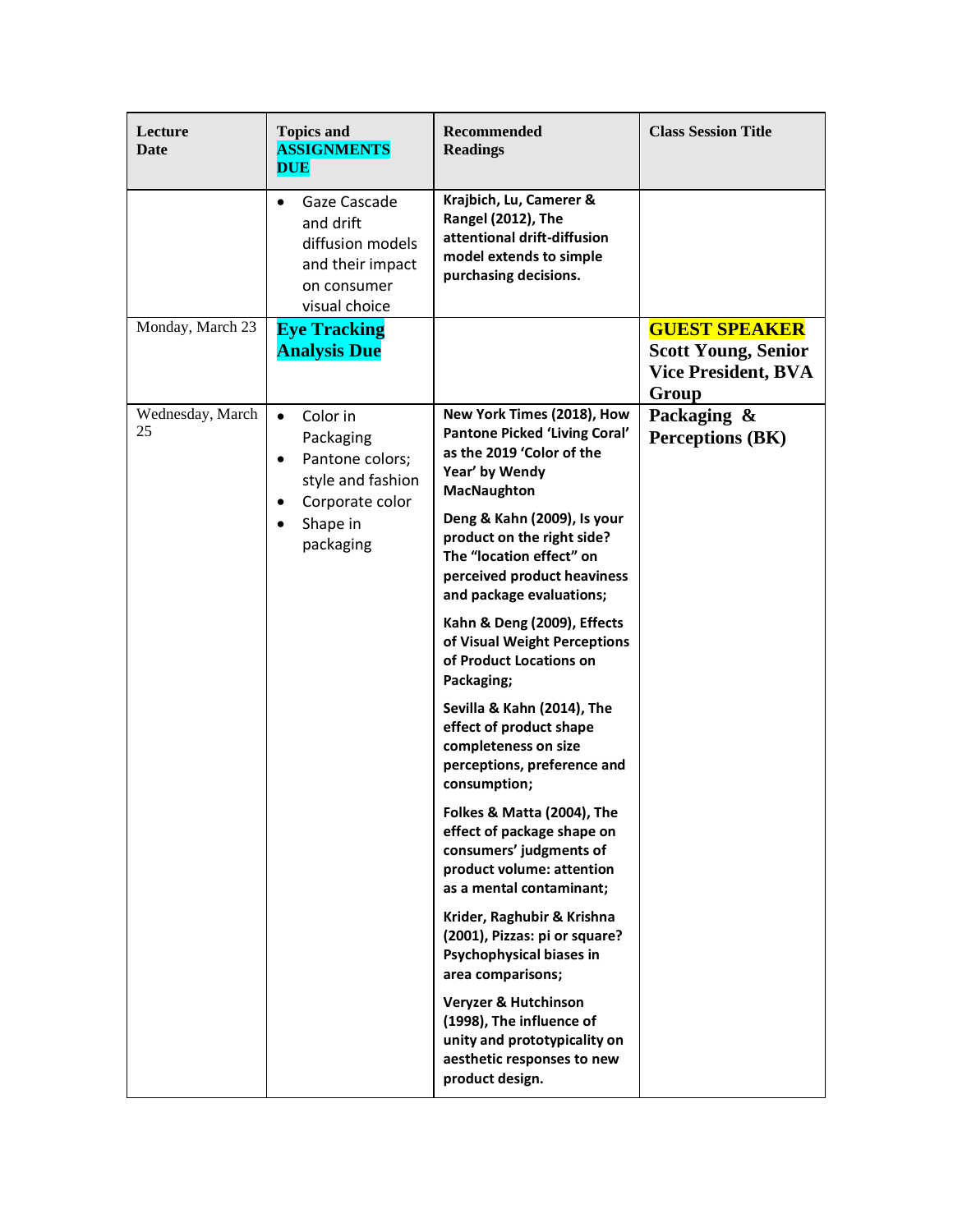| Lecture<br><b>Date</b> | <b>Topics and</b><br><b>ASSIGNMENTS</b><br><b>DUE</b>                                                                                                                                           | <b>Recommended</b><br><b>Readings</b>                                                                                                                                            | <b>Class Session Title</b>                                                        |
|------------------------|-------------------------------------------------------------------------------------------------------------------------------------------------------------------------------------------------|----------------------------------------------------------------------------------------------------------------------------------------------------------------------------------|-----------------------------------------------------------------------------------|
| Monday, March 30       |                                                                                                                                                                                                 |                                                                                                                                                                                  | <b>In-Class Project Day:</b><br><b>Designing Retail A/B</b><br><b>Experiments</b> |
| Wednesday, 4/1/19      | JND and grabbing<br>$\bullet$<br>attention<br>Beauty of<br>$\bullet$<br>boundaries<br>Neatness &<br>$\bullet$<br>disarray<br>Campbell's Case<br>$\bullet$<br>Study<br><b>Final Presentation</b> |                                                                                                                                                                                  | Packaging and<br><b>Perceptions (BK)</b>                                          |
|                        | <b>Idea Due</b>                                                                                                                                                                                 |                                                                                                                                                                                  |                                                                                   |
| Monday, April 6        | What is color?<br>$\bullet$<br>Why is color<br>$\bullet$<br>vision useful?<br>Color output<br>$\bullet$<br>precision<br>Color statistics of<br>$\bullet$<br>objects<br>Color memory             |                                                                                                                                                                                  | Color (ZJ)                                                                        |
| Wednesday, April<br>8  | <b>Final Presentation</b><br><b>Office Hour</b><br><b>Discussion</b><br><b>Deadline by</b><br><b>Friday, April 10</b>                                                                           |                                                                                                                                                                                  | <b>Guest Speaker: JB</b><br>Osborne, CEO and<br>Co-Founder, Red<br><b>Antler</b>  |
| Monday, April 13       | <b>Visuals to Build</b><br>$\bullet$<br><b>Brand (Positive</b><br>vs. Negative<br>Imagery)<br>Narrowing vs<br>$\bullet$<br><b>Broading</b><br>Social Images<br>$\bullet$                        | "The Emotion of Form and<br><b>Touchpoints to Create it:</b><br>from Built to Love: Creating<br><b>Products that Captivate</b><br>Customers," Boatwright &<br>Cagan              | <b>Positive Emotions</b><br><b>(BK)</b>                                           |
| Wednesday, April<br>15 |                                                                                                                                                                                                 |                                                                                                                                                                                  | <b>Guest Speaker: Julie</b><br><b>Bornstein</b>                                   |
| Monday, April 20       | Horizontal Brand<br>$\bullet$<br>Extensions<br>Category Brand<br>$\bullet$<br>Extensions<br>Vertical<br>$\bullet$<br>Extensions                                                                 | <b>Marketing Luxury Branding</b><br><b>Below the Radar, HBR;</b><br>Young et al. (2010), Signaling<br><b>Status with Luxury Goods:</b><br><b>The Role of Brand</b><br>Prominence | <b>Branding (BK)</b>                                                              |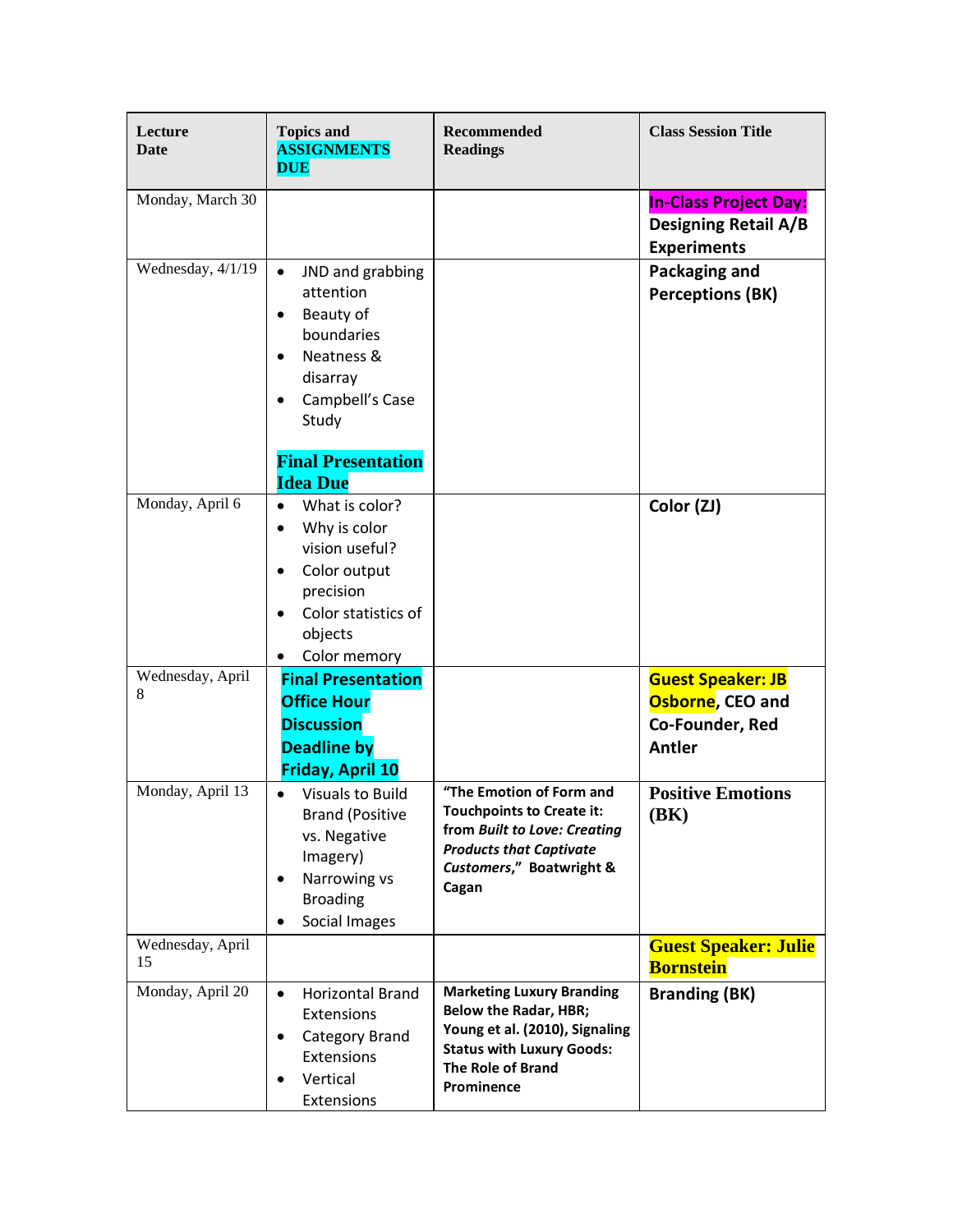| Lecture<br><b>Date</b> | <b>Topics and</b><br><b>ASSIGNMENTS</b><br><b>DUE</b>                                                                                                     | <b>Recommended</b><br><b>Readings</b>                                                                                                                                                                                                                                                                                              | <b>Class Session Title</b>          |
|------------------------|-----------------------------------------------------------------------------------------------------------------------------------------------------------|------------------------------------------------------------------------------------------------------------------------------------------------------------------------------------------------------------------------------------------------------------------------------------------------------------------------------------|-------------------------------------|
| Wednesday, April<br>22 | Visual associative<br>$\bullet$<br>learning and<br>memory<br>What makes an<br>$\bullet$<br>image<br>memorable?<br>Measuring visual<br>$\bullet$<br>memory | DiCarlo, Zoccolan & Rust<br>(2012), How does the brain<br>solve visual object<br>recognition?;<br>Albright (2012), On the<br><b>Perception of Probable</b><br><b>Things: Neural Substrates of</b><br><b>Associative Memory,</b><br><b>Imagery, and Perception</b><br>Isola et al. (2014); What<br>makes a photograph<br>memorable? | <b>Visual Memory (ZJ)</b>           |
| Monday, April 27       | <b>TEAM</b><br><b>PRESENTATIONS</b>                                                                                                                       |                                                                                                                                                                                                                                                                                                                                    | <b>TEAM</b><br><b>PRESENTATIONS</b> |
| Wednesday April<br>29  | <b>TEAM</b><br><b>PRESENTATIONS</b>                                                                                                                       |                                                                                                                                                                                                                                                                                                                                    | <b>TEAM</b><br><b>PRESENTATIONS</b> |

### **Academic Integrity**

Please re-familiarize yourself with the students' guide to Academic Integrity at Penn [\(http://www.upenn.edu/academicintegrity/index.html\)](http://www.upenn.edu/academicintegrity/index.html) and the Code of Academic Integrity: [\(http://www.upenn.edu/academicintegrity/ai\\_codeofacademicintegrity.html\).](http://www.upenn.edu/academicintegrity/ai_codeofacademicintegrity.html))

You may and are encouraged to discuss class topics with other students in the class. However, your individual and group assignments, responses, and contributions to class are to be your own original work and must truthfully represent the time and effort you apply.

Consult with the instructors if you have any questions about academic integrity expectations for this class. If you are unsure whether your work constitutes a violation of the Code of Academic Integrity, it is your responsibility to clarify any ambiguities.

#### **Policies**

*Use of Electronics:* To help promote learning, retention, and engagement with the course, all phones, tablets, computers, and other electronics for all classes must be turned off and put away out of sight during the entire session (unless you are instructed to do otherwise). This policy will be strictly enforced.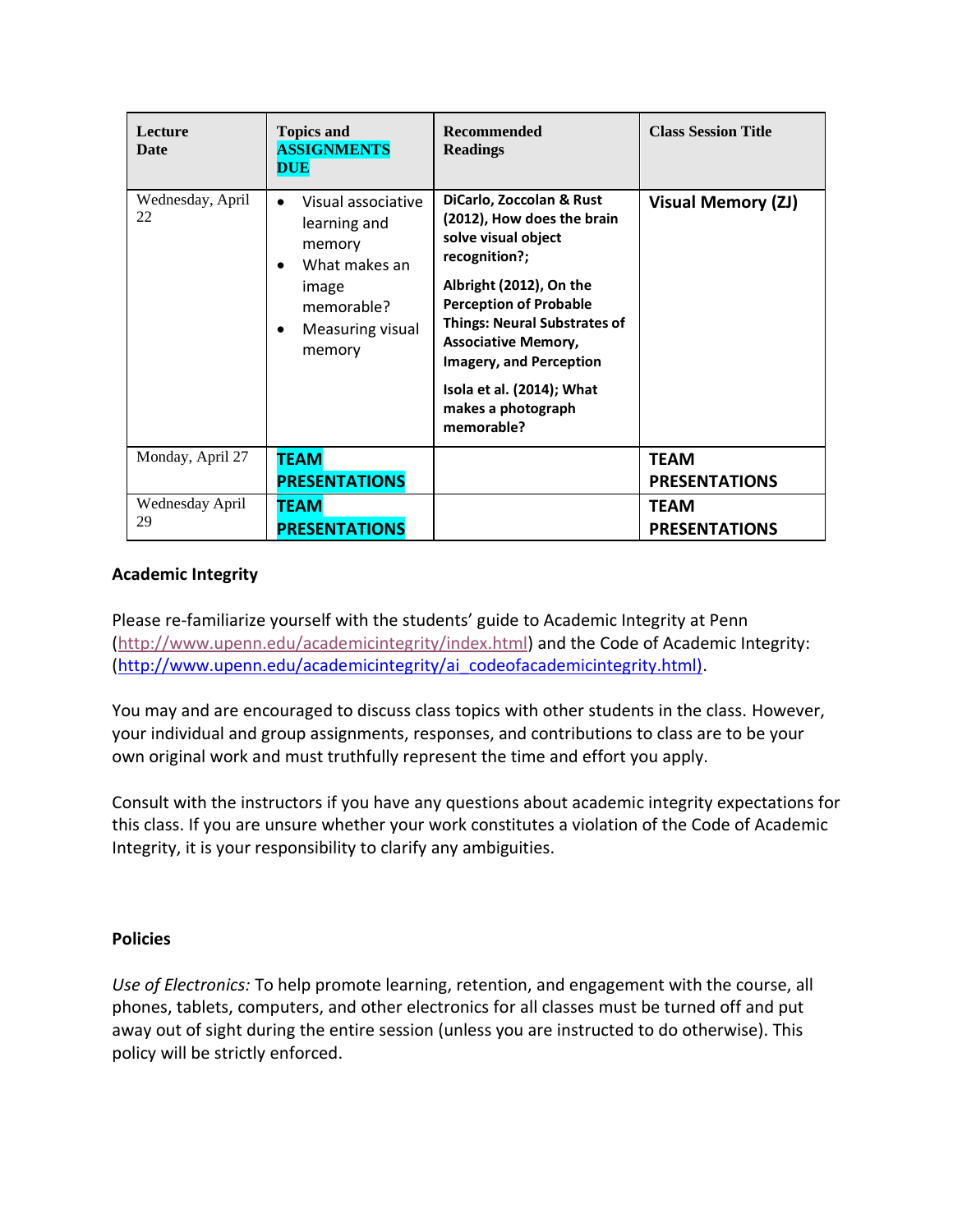*Accommodations*: The University of Pennsylvania provides reasonable accommodations to students with disabilities who have self-identified and been approved by the office of [Student](http://www.vpul.upenn.edu/lrc/sds/)  [Disabilities Services](http://www.vpul.upenn.edu/lrc/sds/) (SDS). If you have not yet contacted SDS, and would like to request accommodations or have questions, you can make an appointment by calling SDS 215-573- 9235. The office is located in the [Weingarten Learning Resources Center](http://www.vpul.upenn.edu/lrc/) at Stouffer Commons 3702 Spruce Street, Suite 300. All services are confidential.

### **FINAL PROJECT DETAILS:**

### **Grocery/CPG Project/Hershey's:**

In thinking through your ideas for this project, remember the following strategic considerationsr when designing a solution for a cpg company that distributes through the grocery channel.

(1) The *consumer* is not their *customer*:

**Customer:** The buyers – who purchase the product at scale and intend to re-sell to deliver their own value proposition and satisfy their own goals (e.g., the retailers like Walmart, WholeFoods, Shoprite, etc.)

**Shopper:** Their customer's marketing target – the one who decides to purchase the product from their customer at shelf or online. Thus, to deliver value to their customer they have to persuade the shoppers to buy

**Consumer:** The end target of the marketing. This is the end-user who enjoys the product and thus the marketing proposition has to speak to this user.

(2) Brand's role in the category:

From the retailer's point of view, they are concerned with sales from the overall product category. The brand is concerned with its share of the category. There are various ways a brand can bring value to themselves and to the category. For example, the brand can deliver value by being the future of the category and by driving true category growth through **incrementality**. Their marketing tries to bring in:

**More users:** They try to bring in shoppers who haven't been purchasing in the category (or back to) the category

**More usage**: They try to inspire more usage occasions

**More value**: Their goal is to justify a higher price for the assortment they bring to their categories.

(3) Their category's role in the store:

**Basket driver:** Their customers (the retailers) care about more than just the money they make off the brand, they care about who the brand attracts, and what else that shopper will purchase on their trip to the store.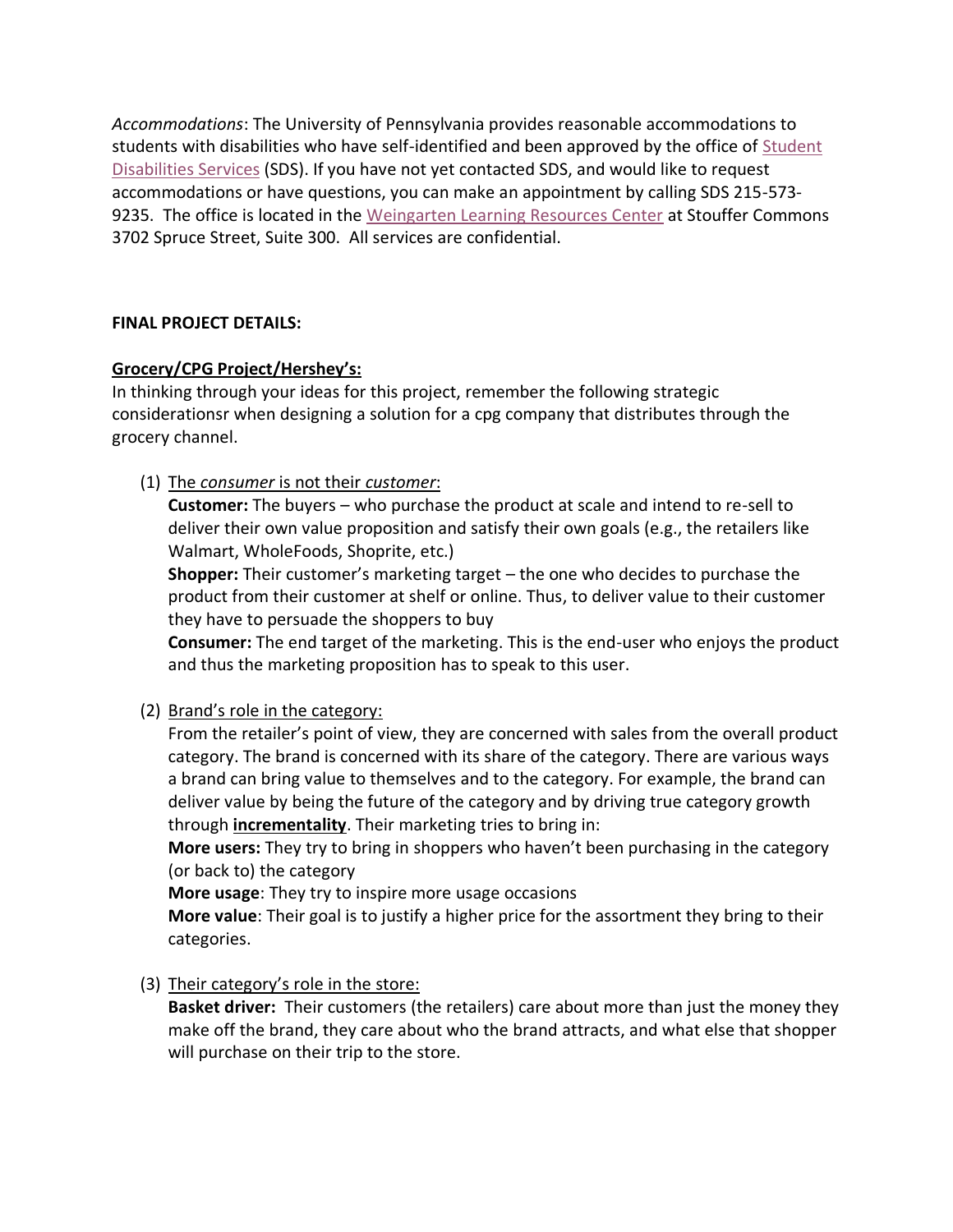**Did you know?** Most retailers sell turkey at a loss on Thanksgiving – and lots of it. If they can get you to buy the turkey, what else might you purchase?

Rationale for the solution should be based on concepts discussed in class. An experiment (either an A/B testing or a controlled experiment that can establish causality) should be designed to test the hypotheses used in the presented solution.

Projects that you can consider in this domain include:

### **1. Design an In-store Display or Experience**

Think about how a mature or new cpg brand can come to life with one or two strong grocery partners (think ShopRite for example) in a powerful, exciting way for retailers and shoppers? What are the key elements to be successful and drive awareness, engagement, education, talk-ability, consideration, and, of course, purchase. A deliverable could perhaps be a brief to a design agency.

#### **2. Create in-store Visual Cues to drive consumers to the brand/product category**

Design in-store visual messaging that would drive consumers from popular spots within the retail store to push shoppers towards the location of your brand. For example, one brand tossed around the idea of putting stickers on avocados in produce that would cue shoppers towards their avocado oil products that were on a shelf in a different part of the store.

### **3. Design a visual branding strategy.**

Re-design a branding strategy for your brand that works in advertising, social media and in-store. Here the ideas should be based on visual principles but should leverage the different aspects of the media channels to create synergy. In-store messaging should reinforce social media or advertising themes. If you are designing for a big company, like P&G or Unilever, think about how their in-store branding for individual products can work together to create an overall bigger category impact.

### 4. **New Brand Packaging Design:**

Design a brand "refresh' for your product that will connect the consumer through product, pack, shelf placement, social, website, advertisements etc. to land the refresh and increase awareness (and certainly not lose any of their loyal consumers along the way).

Final Project Deliverable will be a PowerPoint Deck and any related appendices due April 27 before class and presented by at least one team member in class either April 27 or April 29, as well as a final deck with recorded narration and slide timings integrated [\(https://support.office.com/en-us/article/Record-a-slide-show-with-narration-and-slide](https://support.office.com/en-us/article/Record-a-slide-show-with-narration-and-slide-timings-0B9502C6-5F6C-40AE-B1E7-E47D8741161C))[timings-0B9502C6-5F6C-40AE-B1E7-E47D8741161C\)](https://support.office.com/en-us/article/Record-a-slide-show-with-narration-and-slide-timings-0B9502C6-5F6C-40AE-B1E7-E47D8741161C)) due by the end of exams (due no later than 5pm May 12). *All team members must be present and ready to answer questions during the in class presentation. The class will also score each in class presentation, which will*